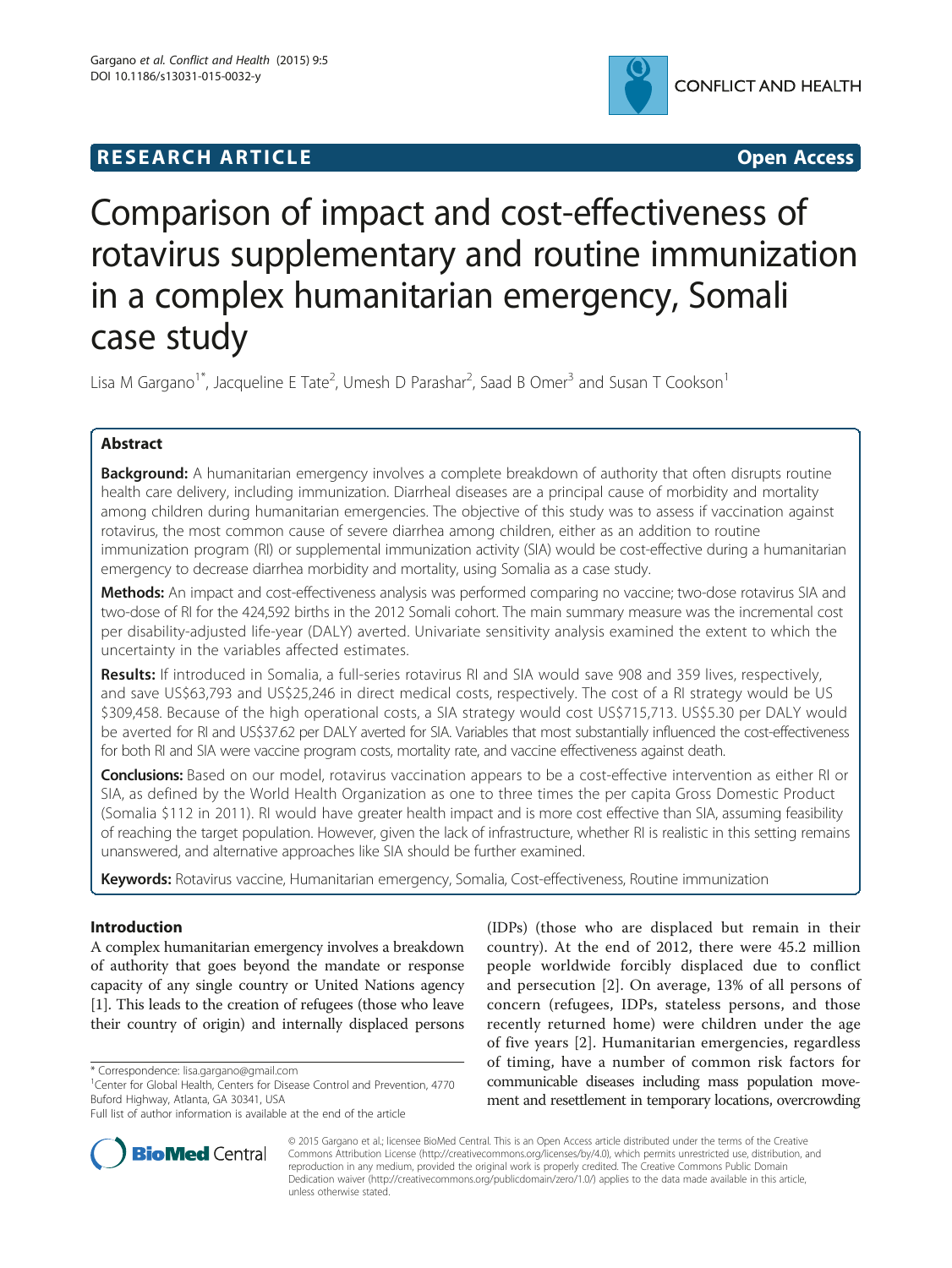or even absence of shelter, economic and environmental degradation, impoverishment, scarcity of safe water, poor sanitation and waste management, poor nutritional status as a result of food shortages, and poor access to health care. These risk factors are inextricably linked to excess risk of morbidity and mortality from waterborne and vaccine preventable diseases, the reduction of which is the aim of public health interventions during crises. These emergencies can be sudden or of a more protracted with a longer term effect as it currently being seen in Somalia and Syria, both of which are seeing ongoing insecurity, continued displacement of people, and lack of sound governance impacting the population's health and wellbeing.

Infectious diseases continue to cause high levels of morbidity and mortality during a humanitarian emergency. Measles in children has been shown repeatedly to be a major, and often the most important, cause of death among refugee and displaced children [\[3\]](#page-8-0). However through supplemental immunization campaigns, mortality from this cause has been greatly reduced [[3\]](#page-8-0). Today, diarrheal diseases are a principal cause of morbidity and mortality in humanitarian emergencies [[4\]](#page-8-0).

Worldwide, rotavirus is the most common cause of severe diarrhea among infants and young children [\[5,6](#page-8-0)]. Where appropriate resources are available, rotavirus is usually an easily managed disease of childhood, but globally the World Health Organization (WHO) estimates that 453,000 children under the age of five years died of rotavirus in 2008 [[7,8\]](#page-8-0) and almost two million more become severely ill [\[9](#page-8-0)]. In developing countries, the majority of severe rotavirus disease occurs during the first year of life [[10\]](#page-8-0).

In 2006, two vaccines against rotavirus infection were shown to be safe and effective in children: two-dose Rotarix by GlaxoSmithKline™ and three-dose RotaTeq by  $Merck<sup>™</sup>$  [\[11,12](#page-8-0)]. Both are administered orally and contain attenuated live virus [\[13\]](#page-8-0). As of January 2014, 53 countries have introduced rotavirus vaccines through their national immunization programs, including 20 low-income countries eligible for vaccine introduction support from Gavi, the Vaccine Alliance (formerly the Global Alliance for Vaccines and Immunizations) [\[14\]](#page-8-0). The incidence and severity of rotavirus infections has declined significantly in countries that have acted on WHO recommendations and introduced the rotavirus vaccine into their routine immunization programs [[15](#page-8-0)]. In 2013, WHO published a position paper recommending the use of rotavirus vaccines in all national immunization programs, particularly in south and south-eastern Asia and sub-Saharan Africa [[16\]](#page-8-0). Somalia has not introduced rotavirus vaccination into its routine immunization program.

A 1991 military coup in Somalia, followed by years of civil war, devastated much of the country's infrastructure, including its healthcare system [\[17\]](#page-8-0). Multiple attempts to

restore a stable national government have failed and much of Somalia remains in protracted conflict, with large populations of IDPs having inadequate access to health and social services, especially in the two southern zones [\[18\]](#page-8-0). In 2012, Somalia was the second largest country of origin for refugees, with more than 1.1 million people fleeing due to conflict, violence, drought, and famine [\[2\]](#page-8-0). Indicators of the collapse of the health system include child and maternal mortality rates that rank among the highest globally [[19](#page-8-0)] and record low levels of routine child immunization coverage, which have remained at these levels for the past 20 years [\[20\]](#page-8-0), from 19% three-dose diphtheria, tetanus, and pertussis (DTP3) coverage in 1997 to 34% in 2013 [[21](#page-8-0),[22](#page-8-0)]. Somalia's routine immunization services are heavily supported by UNICEF and partner agencies. However, security problems and inadequate resources hamper coverage of these services [\[23\]](#page-8-0). As a result, much vaccination is accomplished through supplemental immunization activities (SIAs), each occurring over a few-day period at the regional level and larger areas [[24](#page-8-0)].

An analysis of the cost-effectiveness of rotavirus vaccine found that in 68 of the 72 (94%) Gavi-eligible countries the vaccine was considered cost-effective [[25](#page-8-0)]. Although studies exist, specifically with new vaccines, there have been no analysis published during a humanitarian emergency using a SIA, despite the establishment of the WHO/ Strategic Advisory Group of Experts (SAGE) on Immunization framework for decision-making of vaccination in acute humanitarian emergencies [\[26\]](#page-8-0).

The objective of this study was to determine the potential health impact and cost-effectiveness of adding rotavirus vaccine to the routine immunization program (RI) and of a national supplemental rotavirus vaccination campaign in Somalia, a country that has experienced a protracted humanitarian emergency. This analysis was conducted from the publicly funded healthcare system perspective to aid governments and donor organizations in decisions about whether to introduce rotavirus vaccination during a humanitarian emergency.

# Methods

# Overview of model

Disease-specific, decision-tree models were developed to estimate the impact and cost-effectiveness of rotavirus vaccination in both a national routine vaccination program and a national supplemental rotavirus immunization activity (SIA) by comparing the cost and burden of disease with and without such administration. We examined Rotarix since it requires fewer total doses (2 versus 3 for RotaTeq) and may be more amenable to use in emergency. The model was created for use in Somalia and estimated health outcomes and direct medical costs associated with rotavirus disease for the 2012 Somalia annual birth cohort of 424,594 infants followed for one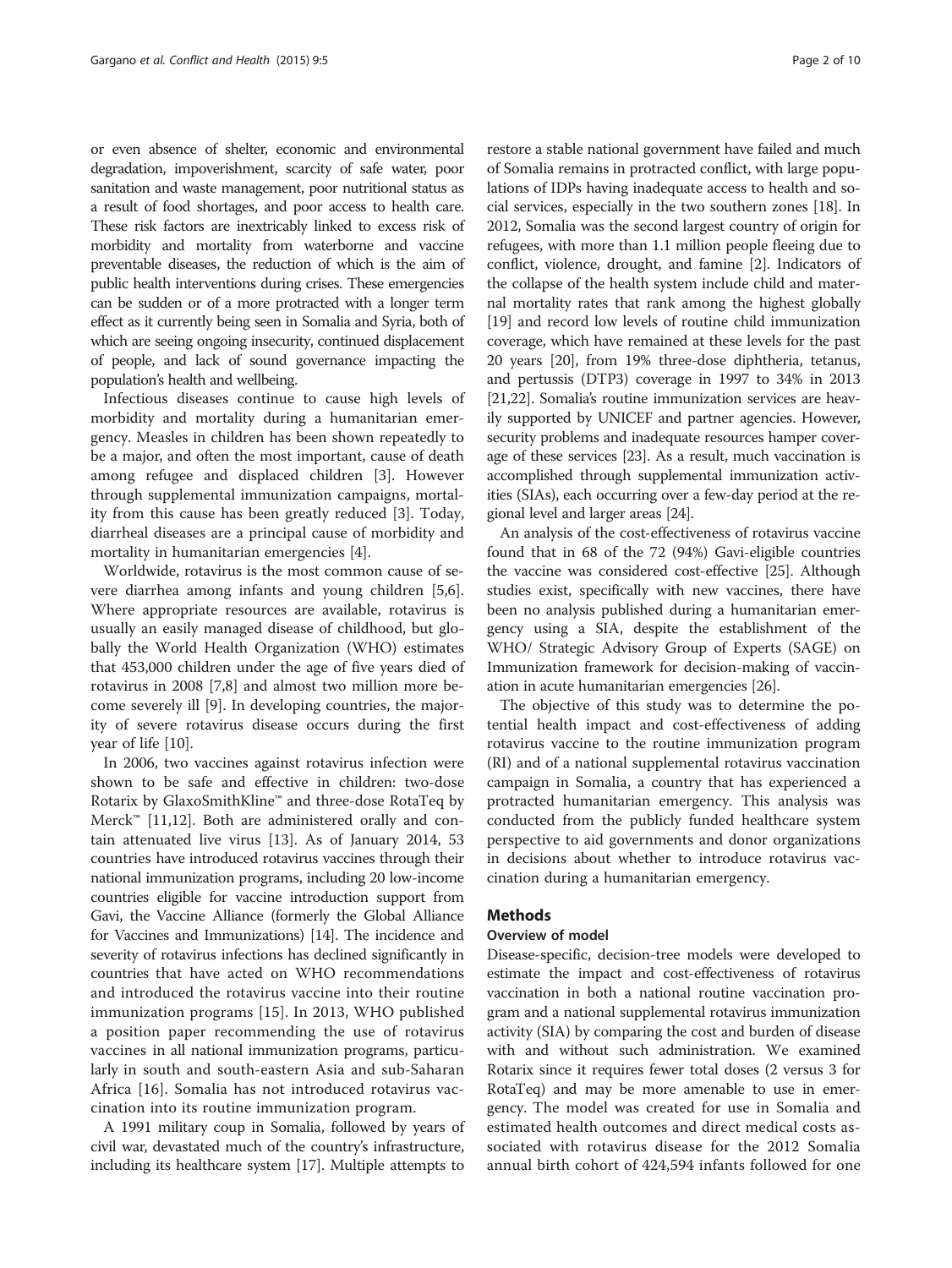<span id="page-2-0"></span>year [\[27](#page-8-0)]. For SIAs, at any one time, we assumed that 50% of the birth cohort would be eligible to receive two-doses of the vaccine given in a hypothetical 26-week dosing window (between 6 and 32 weeks of age). We also adjusted for those children who would have died from rotavirus disease before vaccination occurred among those receiving SIA by calculating that 38% of deaths would have occurred prior to vaccination, leaving 62% of deaths potentially prevented during the 26-week age window assuming equal age distribution in the vaccine eligible window [\[28\]](#page-8-0). For RI, we assumed rotavirus vaccine would be given at the recommended ages (6 and 10 weeks) for the first two doses of vaccines in the routine immunization program. Variables considered in the analysis are listed in Table 1. The model inputs include diarrhea and rotavirus incidence; vaccine coverage, effectiveness, and cost (administrative and price of vaccine); medical care service costs and proportion utilizing services; and mortality rate. We did not consider direct non-medical costs, such as transportation costs or indirect costs, such as time lost to parents. We chose to estimate the burden of disease during the first year of life instead of during the first five years because of the mobility of the population and because in other African countries, over 82% of rotavirus infections occur among children under one year of age [\[29](#page-8-0)].

# Model inputs

# Disease burden

UNICEF's Somalia multiple indicator cluster survey 3 (MICS3) conducted in 2005–2006 estimated the two-week

Table 1 Principle base-case values, sensitivity ranges, and references for model inputs for estimating cost-effectiveness of a rotavirus vaccination campaign in Somalia

| Parameter                                             | <b>Base-case estimate</b> | Sensitivity range                    | <b>References</b>      |  |
|-------------------------------------------------------|---------------------------|--------------------------------------|------------------------|--|
| Epidemiologic                                         |                           |                                      |                        |  |
| 2012 Birth cohort                                     | 424,594                   | <b>NA</b>                            | [27]                   |  |
| Diarrhea disease 2-week incidence, %                  | 21                        | 15.75-26.25 (+/-25%)                 | $[30]$                 |  |
| Diarrhea cases, severe <sup>a</sup> , %               | 6<br><b>NA</b>            |                                      | $[31]$                 |  |
| Diarrhea cases, moderate <sup>a</sup> , %             | 42                        | <b>NA</b>                            | $[31]$                 |  |
| Diarrhea cases, mild <sup>a</sup> , %                 | 52                        | <b>NA</b>                            | $[31]$                 |  |
| Rotavirus incidence severe <sup>b</sup> , %           | 48<br><b>NA</b>           |                                      | [29, 32]               |  |
| Rotavirus incidence moderate <sup>c</sup> , %         | 35                        | <b>NA</b>                            | $[7]$                  |  |
| Rotavirus incidence mild/subclinical <sup>d</sup> , % | 17                        | <b>NA</b>                            | $[7]$                  |  |
| Receive care, %                                       | 25                        | 18.75-31.25 (+/-25%)                 | $[30]$                 |  |
| Mortality associated with Rotavirus (per 1,000)       | 9.1                       | $4.55 - 13.65 (+/- 50%)$<br>[29, 33] |                        |  |
| Clinical                                              |                           |                                      |                        |  |
| Proportion eligible for vaccination at SIA, %         | 50                        | <b>NA</b>                            | Assumption             |  |
| SIA coverage, %                                       | 60                        | 45-75 (+/-25%)                       | $[34-37]$              |  |
| RI coverage, %                                        | 47                        | 35.25-58.75 (+/- 25%)                | $[38]$                 |  |
| Vaccine effectiveness, %                              |                           |                                      |                        |  |
| Death                                                 | 50                        | $37.5 - 62.5 (+/-25%)$               | $[33]$                 |  |
| Severe                                                | 50                        | $37.5 - 62.5 (+/-25%)$               | $[33]$                 |  |
| Moderate                                              | 40                        | $30-50 (+/-25%)$                     | $[33]$                 |  |
| Mild/subclinical                                      | 30                        | 22.5-37.5 (+/-25%)                   | Assumption             |  |
| Length of hospital stay severe, days                  | 4                         | <b>NA</b>                            | [32, 39]               |  |
| Length of hospital stay moderate, days                | $\overline{2}$            | <b>NA</b>                            | $[32]$                 |  |
| Economic, US\$                                        |                           |                                      |                        |  |
| Gavi price per dose                                   | 0.15                      | <b>NA</b>                            | $[40]$                 |  |
| SIA operational cost per child                        | 3.00                      | 1.00-4.00                            | Personal communication |  |
| RI operational costs per child                        | 0.34                      | $0.05 - 1.00$                        | [33, 39]               |  |
| Cost per day of care                                  | 1.01                      | <b>NA</b>                            | $[41]$                 |  |

<sup>a</sup>of all diarrhea.

<sup>b</sup>of severe diarrhea cases.

<sup>c</sup>of moderate diarrhea cases.

<sup>d</sup>of mild diarrhea cases.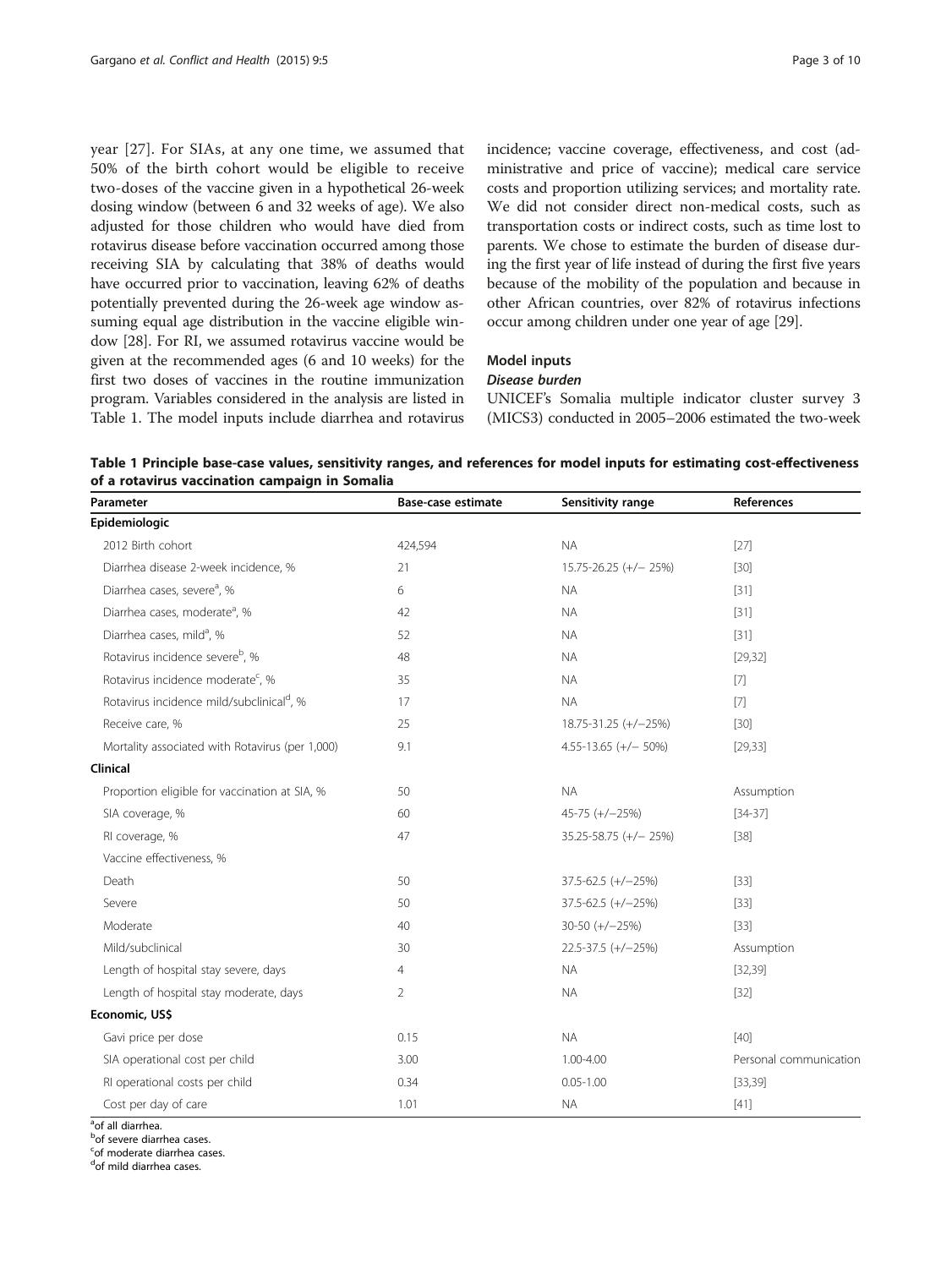diarrhea incidence for children aged under five years to be 21% [\[30\]](#page-8-0). We determined rates of severe, moderate, and mild all-cause diarrhea among children less than 5 years of age from published estimates [[31\]](#page-8-0). Since this analysis is focused on children under one year of age and during an emergency with malnutrition and poor hygiene, we decreased the proportion of mild diarrhea cases by 20%, from 64.8% to 52%, and increased the proportion of moderate by 20%, from 34.7% to 42%. We then adjusted severe diarrhea cases accordingly, from 0.5% to 6%, to total 100%. To determine the rate of severe rotavirus diarrhea, severe diarrhea was multiplied by the proportion of diarrhea due to rotavirus (48%) detected through hospital surveillance among Malawi children under one year of age, since no Somalia specific data were available and Malawi is the closest comparable country from which data were available [[29,32](#page-8-0)]. We assumed that rotavirus detection rates decreased with decreasing severity of disease by approximately 25% for each severity decrease, as previously described [\[7\]](#page-8-0).

### **Mortality**

To estimate the rotavirus mortality rate, we assumed that proportion of diarrheal hospitalizations due to rotavirus approximates the proportion of diarrheal deaths due to rotavirus [\[33](#page-8-0)[,42](#page-9-0)]. To determine the diarrheal mortality rate, the total under-one years of age mortality rate in Somalia (103.72 per 1,000 live births) was multiplied by the estimated proportion of all deaths attributable to diarrhea [[43\]](#page-9-0). There are no good estimates for deaths due to diarrhea in Somalia so we used published estimates for under-5 years of age in Mali (18.3%) [\[44](#page-9-0)]. To determine the rotavirus mortality rate, this rate was multiplied by the percent of severe diarrhea attributable to rotavirus among children under one year old (48%) [[29,32](#page-8-0)]. Therefore, the rotavirus-associated mortality among those less than one year of age was found to be 9.1 per 1,000 (Table [1](#page-2-0)).

# Healthcare utilization

We assumed the proportion of children who would receive care would be equivalent to Somalia's MICS3 report that 25% of children aged under five years received some form of oral rehydration therapy for diarrhea [\[30\]](#page-8-0). Because of the large number of IDPs with inadequate access to health services, especially in the two southern zones [[18](#page-8-0)], for severity of illness we did not differentiate level, but only length of care. Among those children receiving care, based on published reports we assumed children with severe cases of rotavirus would have four days of care and moderate cases would have two days of care [[32,39\]](#page-8-0).

# Costs

Cost estimates were obtained from several sources. We used the Gavi-subsidized vaccine price for the Rotarix vaccine of \$0.15 per dose [\[45](#page-9-0)]. The operational costs were estimated by UNICEF at \$3.00 per child per immunization campaign, which was equal to the cost of measles vaccination per child in Somalia (Heather Papowitz, personal communication, August 14, 2013). No data were available for RI costs in Somalia so we assumed it would be US\$0.34 similar to other published reports from African countries [[32,33\]](#page-8-0). When determining the number of doses needed for a RI, a wastage rate of 10% was used [[33](#page-8-0)]. We used standardized WHO-CHOICE (CHOosing Interventions that are Cost Effective) to estimate the per diem costs of a health care visit [[41](#page-8-0)]. Somalia estimates were not available so we used the average of Ethiopia and Kenya, two neighboring countries where the majority of Somali refugees seek asylum. The cost of care was US\$1.01 per day. No discounting was taken into account because the analytic horizon was only one year.

# Vaccine program coverage and effectiveness

For SIA base-case estimates and lower and upper limit of vaccination coverage, we used several data sources for vaccination coverage following measles supplemental immunization activities from Darfur, Sudan, Afghanistan, and refugee camps in Kenya [\[34](#page-8-0)-[37](#page-8-0)]. Vaccine coverage for RI was estimated to be 47%, the median between the 2012 RI coverage of DTP1 (52%) and DTP3 (42%) obtained from the WHO vaccine-preventable diseases monitoring system [[46](#page-9-0)].

For both SIA and RI, rotavirus vaccine provides heterotypic immunity with better protection against severe rotavirus disease [\[33](#page-8-0)]. Efficacy against severe rotavirusassociated disease was assumed to be 50% for full-series based on clinical trial data from Africa [\[47](#page-9-0)]. No specific data of rotavirus efficacy against moderate cases exist from a country comparable to Somalia; therefore, we assumed effectiveness against moderate cases of rotavirus to be 20% lower than the estimated effectiveness against severe disease [\[33\]](#page-8-0). Given that vaccine effectiveness against office visits was lower than effectiveness against hospitalizations in clinical trials in developed countries, we assumed that vaccine effectiveness against mild rotavirus disease was 40% lower than that for severe disease.

### Data analysis

#### Decision analysis model

The costs and benefits of implementing a rotavirus immunization campaign during a humanitarian emergency were compared to no vaccination using Excel 2010 (Redmond, WA). The model was analyzed under base case scenario to determine the costs of different options: no vaccination, full-series of Rotarix vaccine via RI or full-series of Rotarix vaccine via SIA. A one-way sensitivity analysis was conducted to evaluate the impact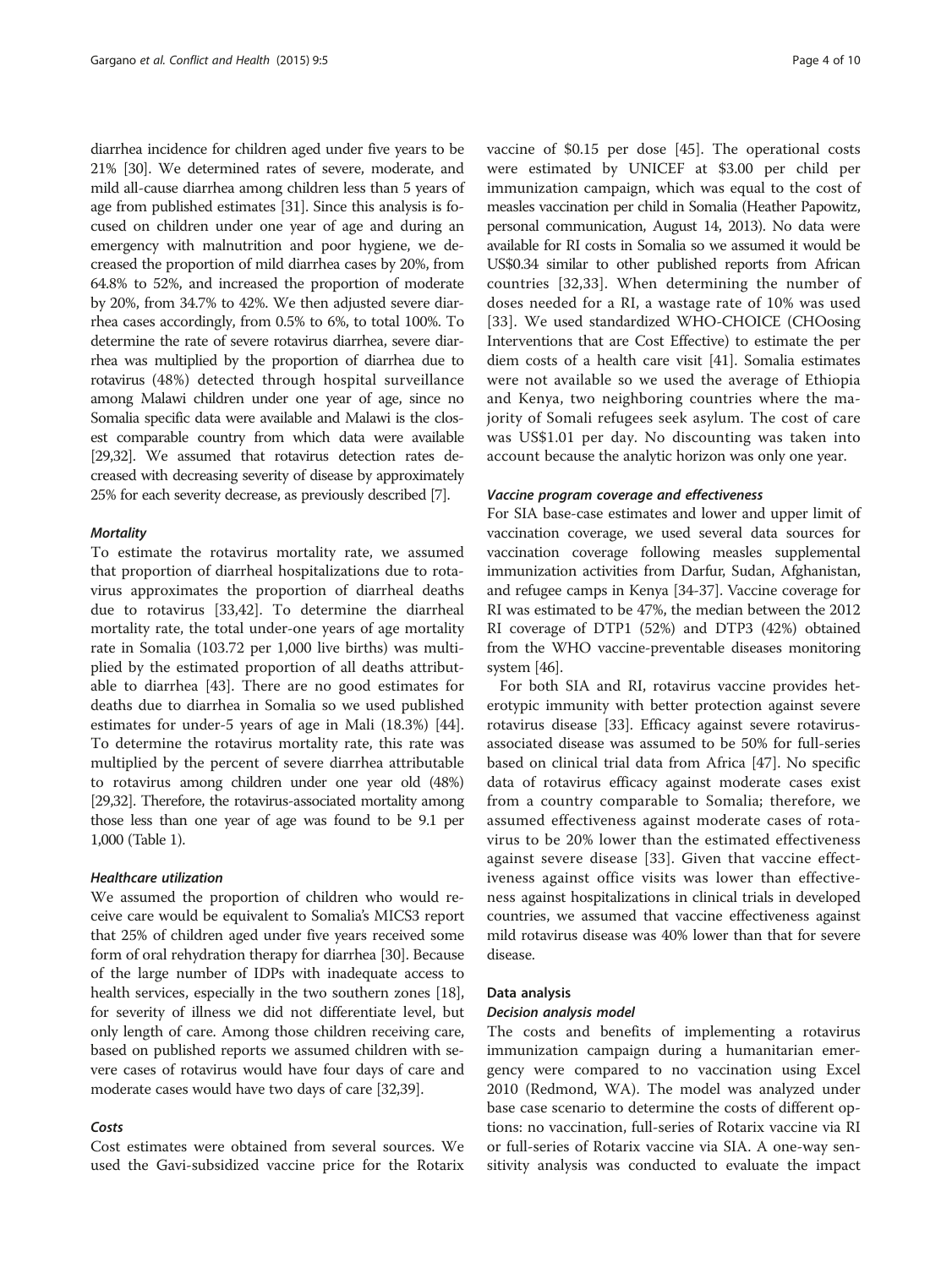<span id="page-4-0"></span>that changes in values of several parameters would have on the main model outcome, incremental cost-effectiveness ratio.

# Cost-effectiveness

The main summary measure for the incremental costeffectiveness ratio (ICER) was cost per disability-adjusted life-years (DALY) averted, expressed in 2013 US dollars. DALYs were estimated using the WHO life expectancy data with age weighting. The disability weight for severe diarrhea in children under five years of age from "The 2010 Global Burden of Disease" was used to calculate years lost due to disability [\[48\]](#page-9-0), with the mean duration of diarrhea of three days [\[33\]](#page-8-0). The life expectancy tables used were last produced in 2010 [[49](#page-9-0)]. Survivors of both severe and moderate infections are not known to have any long-term disability resulting from infection [[32](#page-8-0)]; therefore, the DALYs were almost entirely based on the years of life lost [\[50\]](#page-9-0).

# Sensitivity analysis

Starting from the base case scenario, univariate sensitivity analyses were carried out to examine the extent to which the uncertainty in the variables affected our estimates. We conducted sensitivity analyses for vaccination coverage for both SIA and RI [[51\]](#page-9-0). Vaccine effectiveness of any oral antigen is dependent on many factors, such as vaccine potency at time of administration (cold chain maintenance), presence of diarrhea, nutritional status, and receipt of vitamin A. Therefore, sensitivity analyses were performed on this variable as well [[52](#page-9-0)]. Healthcare

utilization varies depending on presence of facilities and mobility of the target population, in part because of insurgents limiting mobility and access to facilities. In addition, access to clean water and sanitation can affect disease burden. Since access to these services is uncertain during a humanitarian emergency, we performed sensitivity analysis on use of healthcare systems, diarrheal disease burden, and rotavirus-associated mortality rates (Table [1](#page-2-0)).

# Additional assumptions

Several additional assumptions were made. First, we assumed that the proportion of diarrhea due to rotavirus was similar between the general population in developing countries and the humanitarian emergency-affected population. Second, baseline rotavirus vaccine coverage was assumed to be zero. Third, we assumed that all vaccinated children were vaccinated at the appropriate age or age range for SIA and correct time interval between doses.

# **Results**

# Disease and economic burden of rotavirus disease in the absence of vaccination program

In 2012, we estimated that among children less than 1 year of age, rotavirus diarrheal illnesses resulted in 3,864 deaths, 606,917 cases, and 100,961 children receiving care (Table 2). The total annual cost of the burden of rotavirus disease described above would be US \$322,618 (Table 2).

Table 2 Rotavirus-related events or costs with and without rotavirus vaccine and averted outcomes with vaccination, (lower limit, upper limit)

|                                                           | Without<br>vaccine       | With RI                       | Averted by<br>vaccine        | % reduction | With SIA                          | Averted<br>by vaccine      | % reduction |
|-----------------------------------------------------------|--------------------------|-------------------------------|------------------------------|-------------|-----------------------------------|----------------------------|-------------|
| No. of events                                             |                          |                               |                              |             |                                   |                            |             |
| Deaths                                                    | 3,864                    | 2,956 (1,478-4,434)           | 908 (454-1,362)              | 23.5        | 3,504 (1,752-5,257)               | 359 (180-539)              | 9.3         |
| Cases                                                     | 606,917                  | 499,251 (374,438-<br>624,064) | 107,665 (80,749-<br>134,582) | 17.7        | 564,309 (423,232-<br>705,386)     | 42,608 (31,956-<br>53,260) | 7.0         |
| Receive care                                              | 100,961                  | 81,203 (60,902-<br>101,504)   | 19,758 (14,818-<br>24,697)   | 19.6        | 93,142 (69,857-116,428)           | 7,819 (5,864-<br>9,774)    | 7.7         |
| Number of DALYs                                           | 197,683                  | 151,308 (76,236-<br>226,381)  | 46,375 (23,313-<br>69,437)   | 23.5        | 179,331 (90,323-268,338)          | 18,353 (9,226-<br>27,479)  | 9.3         |
| DALYs averted<br>per 1000 children                        |                          |                               | $109(55 - 163)$              |             |                                   | $43(22-65)$                |             |
| <b>Medical treatment</b><br>costs (US\$)                  | 322,618                  | 258,825 (194,119-<br>323,532) | 63,793 (36,067-<br>79,741)   | 19.8        | 297,372 (223,029-371,716)         | 25,246 (18,934-<br>31,557) | 7.8         |
| Vaccination program -<br>costs (US\$)                     |                          | 309,458 (126,309-<br>726,279) | $\qquad \qquad =$            |             | 715,713 (261,292-<br>942,923)     |                            |             |
| Net costs (medical<br>plus vaccination<br>campaign, US\$) | $\overline{\phantom{m}}$ | 568,283 (385,135-<br>985,104) | $\sim$                       |             | 1,013,085 (558,664-<br>1,240,295) |                            |             |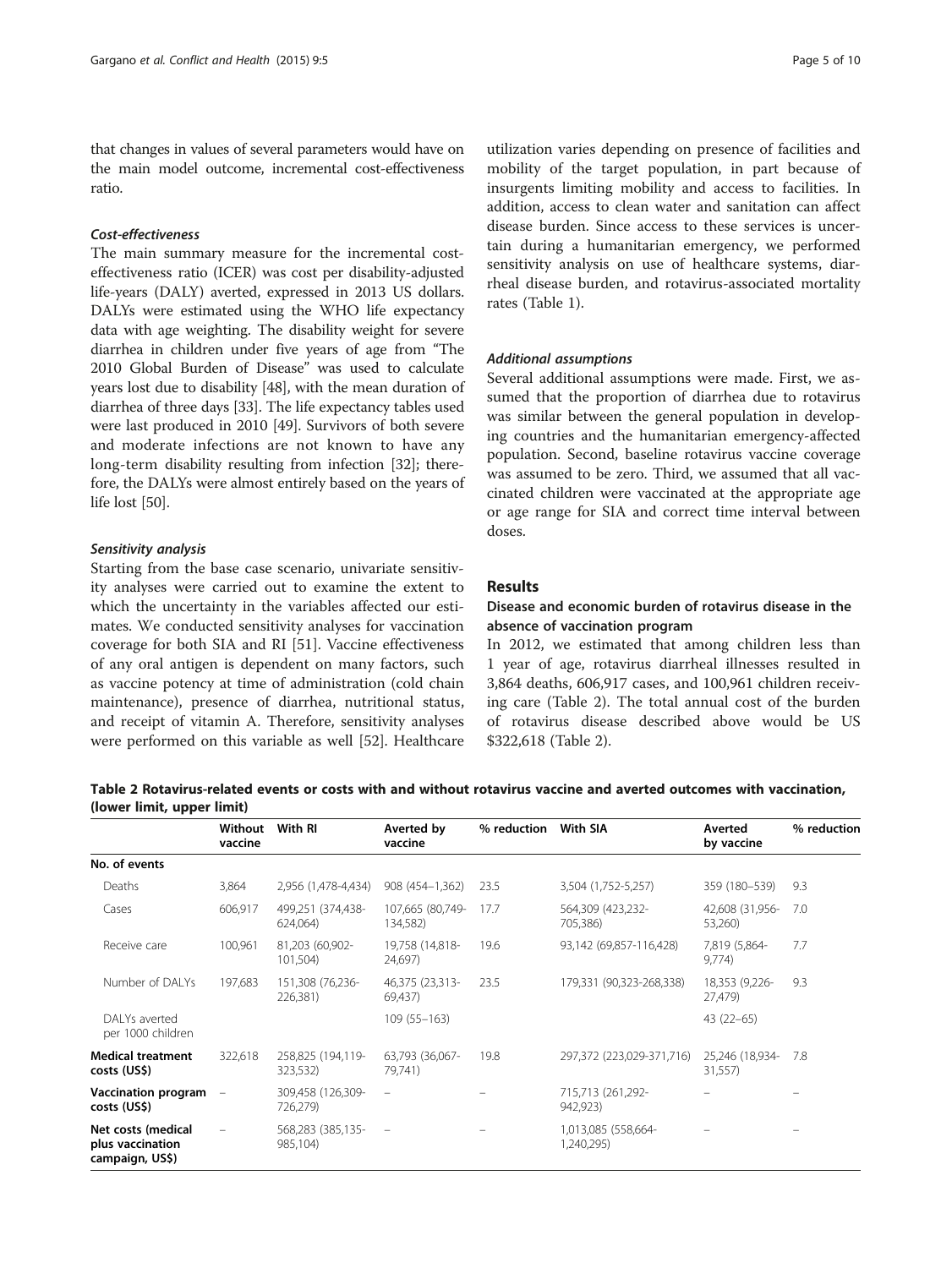#### Impact of vaccination

For a rotavirus RI, the number of deaths would be reduced to 2,956, a 23.5% reduction from no vaccine or 908 deaths averted and would prevent the loss of 109 DALYs per 1000 children. The total number of cases would be reduced to 499,251, a 17.7% reduction or 107,665 cases averted. The number of children receiving care would be 81,203, a 19.6% reduction or 19,758 children receiving care averted (Table [2\)](#page-4-0). We estimated that the introduction of a full-series of rotavirus vaccine in a SIA would potentially decrease the number of deaths to 3,504, a 9.3% reduction from no vaccine or 359 deaths averted and would prevent the loss of 43 DALYs per 1000 children. The total number of cases would be reduced to 564,309, a 7.0% reduction or 42,608 cases averted. The number of children receiving care would be 93,142, a reduction of 7.7% or 7,819 children receiving care averted (Table [2](#page-4-0)).

Introduction of rotavirus into the RI would cost US \$309,458. Healthcare costs would decrease by 19.8% or US\$63,793 to US\$258,825 (Table [2\)](#page-4-0). A full-series rotavirus SIA program would cost US\$715,713. Healthcare costs would decrease by 7.8% or US\$25,246 to \$297,372 (Table [2\)](#page-4-0).

#### Cost-effectiveness

The ICER for rotavirus given in a RI was US\$5.30 per DALY averted (Table 3). The base-case scenario ICER for a full-series SIA strategy was US\$37.62 per DALY averted (Table 3). We also examined cost per case averted and cost per death averted. A rotavirus RI is US \$2.81 per case averted and US\$270.56 per death averted (Table 3). A full-series SIA strategy is US\$16.20 per case averted and US\$1,921.58 per death averted (Table 3).

# Sensitivity analysis

Figure [1](#page-6-0) shows a tornado analysis of sensitivity. The variables that most affected the ICER for both full-series RI and SIA of rotavirus vaccine were: (1) vaccine program costs, (2) rotavirus-associated mortality rate, and (3) vaccine effectiveness against death.

For the RI, when program costs varied from US\$0.05 to US\$1.00 the resulting ICER ranged from US\$1.35 to US\$14.28 per DALY averted, respectively (Figure [1](#page-6-0)). When the mortality was varied from 4.55 per 1,000 to

Table 3 Cost-effectiveness of rotavirus vaccine, (lower limit, upper limit)

| Incremental cost-effectiveness RI value<br>ratio (US\$) |                           | SIA value                             |
|---------------------------------------------------------|---------------------------|---------------------------------------|
| Cost per DALY averted                                   |                           | 5.30 (1.35-14.28) 37.62 (12.86-74.93) |
| Cost per case averted                                   | 2.81 (0.58-6.15)          | 16.20 (5.54-21.54)                    |
| Cost per death averted                                  | 270.56 (68.85-<br>729.62) | 1,921.52 (656.90-<br>2,553.83)        |

13.65 per 1,000, the ICER ranged from US\$10.54 to US \$3.54 per DALY averted, respectively. When vaccine effectiveness against death varied from 37.5% to 62.5%, the resulting ICER ranged from US\$7.05 to US\$4.24 per DALY averted, respectively (Figure [1](#page-6-0)). The net cost (medical plus vaccine program costs) of a RI strategy would be between US\$385,135 and US\$985,104 and avert up to 1,362 deaths and 134,582 cases (Table [2\)](#page-4-0).

For SIA, when program costs varied from US\$1.00 to US\$4.00 the resulting ICER ranged from US\$12.86 to US\$50.00 per DALY averted, respectively (Figure [1](#page-6-0)). When the mortality rate ranged from 4.55 per 1,000 to 13.65 per 1,000, the ICER ranged from US\$74.93 to US \$25.09 per DALY averted for SIA. When vaccine effectiveness against death varied from 37.5% to 62.5%, the resulting ICER for SIA ranged from US\$50.07 to US \$30.13 per DALY averted (Figure [1](#page-6-0)). The resulting net cost (medical plus vaccine campaign costs) of a SIA strategy would be between US\$558,664 and US\$1,240,295 and avert up to 539 deaths and 53,260 cases (Table [2\)](#page-4-0).

#### **Discussion**

This analysis found that administering rotavirus vaccine in a routine immunization strategy would have a greater health impact and better cost-effectiveness than SIA. While rotavirus immunization appears to be more costeffective if given in a RI it is important to remember that because of the lack of infrastructure and trained workforce in Somalia; only about 40% of vaccines administered are given within the RI infrastructure (A. Kebede, WHO-Somalia, personal communication, March 5, 2014). This lack of infrastructure would probably result in additional costs to RI with the introduction of rotavirus vaccine, which were not taken into consideration. Therefore, the cost-effectiveness of RI may be an over-estimate given the need for improvements in cold chain and logistics with the addition of another antigen. This study serves to show the cost-effectiveness of rotavirus vaccine in both RI and SIA. When RI does not function during humanitarian emergencies, SIAs may be conducted to decrease disease burden and mortality.

According to WHO, a cost-effective intervention is when the ICER is less than three times the per capita GDP and *very* cost-effective intervention when the ICER is less than one times the per capita GDP (US\$112 in 2011) [\[53,54](#page-9-0)]. The present study shows that vaccinating against rotavirus during a humanitarian emergency may be very cost-effective regardless of the strategy. Rotavirus vaccination may also be cost-effective in the neighboring refugee camps of Ethiopia and Kenya, where the majority of Somali refugees fled during the 2011 famine and subsequently [\[2\]](#page-8-0), assuming the cost of vaccination and medical costs are not too much greater. In addition, while long-term efficacy of a single dose of rotavirus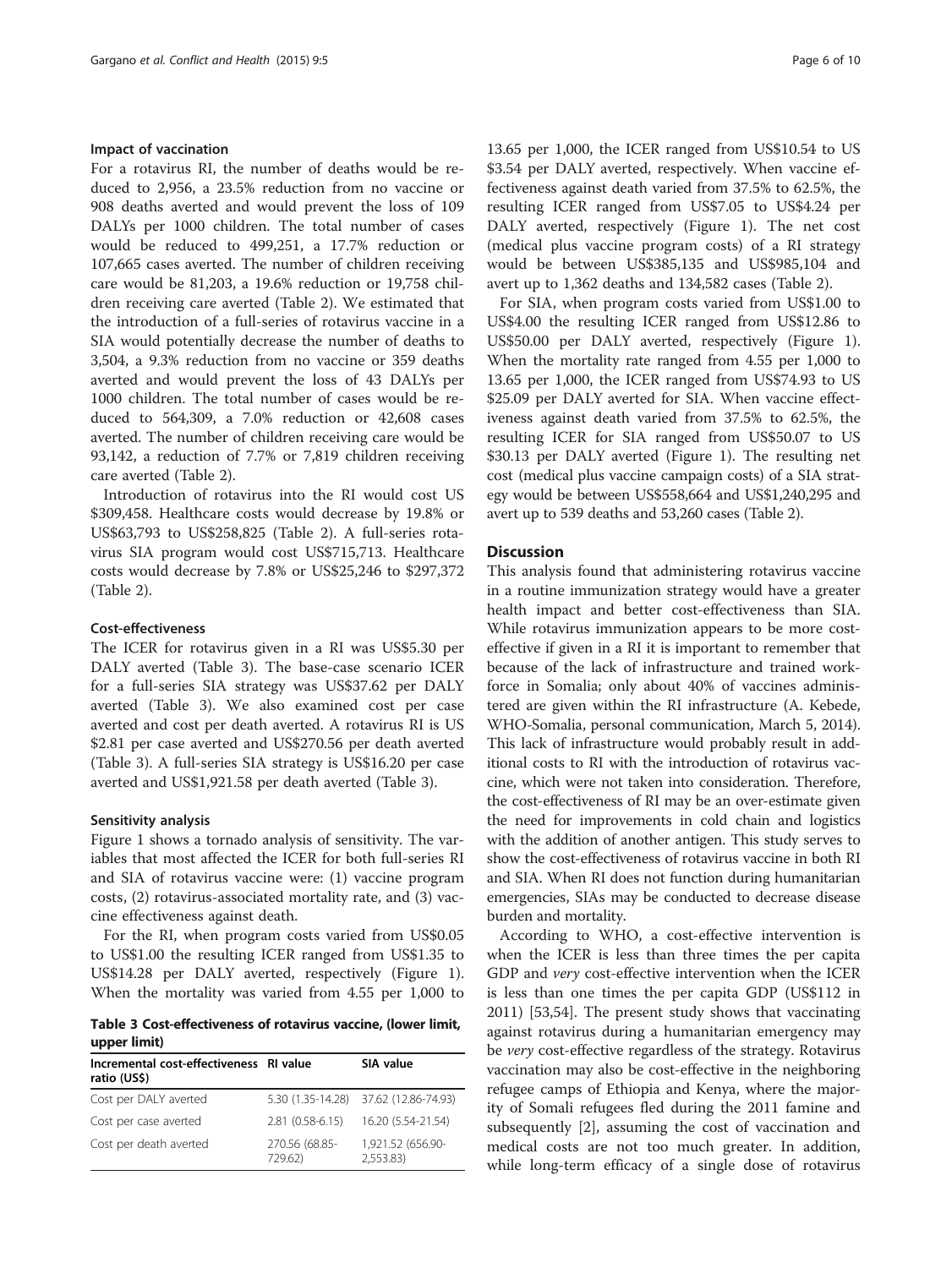<span id="page-6-0"></span>

vaccine is not known, in practice some children may only receive one-dose. A one-dose SIA using 75% vaccine coverage, a rate achievable in other SIAs [\[34-37](#page-8-0)], and a vaccine effectiveness of 25% against death and severe disease, 20% against moderate disease, and 15% against mild/subclinical disease, which is 50% of that of a full course [[33,](#page-8-0)[55\]](#page-9-0) would still reduce morbidity and mortality and be cost-effective at US\$37.62 per DALY averted. While there are certain scenarios presented such as low diarrheal disease incidence and low mortality rate where SIA is no longer cost-effective, the reality of the situation during a humanitarian emergency makes these conditions unlikely.

Findings from these analyses agree with findings from previous cost-effectiveness analysis for rotavirus vaccine introduction into developing countries, including those countries that have experienced humanitarian emergencies, such as Uganda, Democratic Republic of Congo, and Afghanistan, that rotavirus vaccine would be costeffective [\[25,33](#page-8-0)[,50,56,57\]](#page-9-0). Like other studies, variables most influencing the ICER in the sensitivity analysis were program costs and mortality rate [\[32,33\]](#page-8-0). Changes in vaccine coverage did not have a substantial impact on cost-effectiveness estimates in the sensitivity analysis, which is similar to other published findings [\[33,39](#page-8-0)]. The high operational costs of SIAs make it substantially more expensive than if delivered within the RI and greatly decreases the cost-effectiveness of the SIA program compared to the RI. However, if it was given at the time of measles SIA, this administrative cost could be greatly reduced.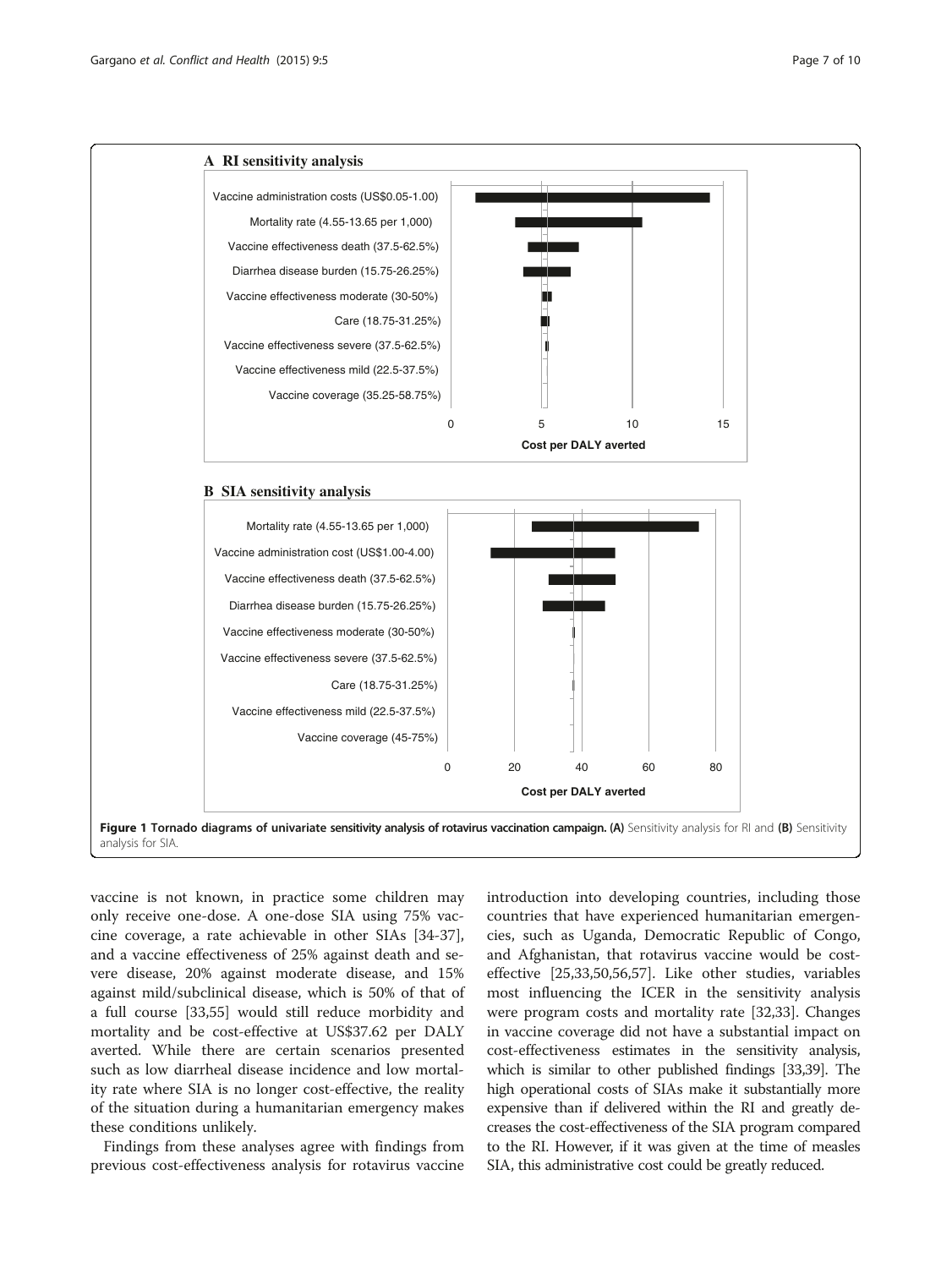Recent findings from the Global Enteric Multicenter Study (GEMS) reinforces the finding that rotavirus is a major cause of moderate to severe diarrhea among children less than five years old [\[6](#page-8-0)]. Exacerbation of endemic rotavirus disease pattern during an emergency can be due to intense transmission and/or increase in case-fatality rate as a result of malnutrition, lack of health infrastructure, and low access to existing health services [\[26](#page-8-0)[,58](#page-9-0)]. For those surviving, these episodes of diarrhea can also substantially affect physical growth, further justifying the use of rotavirus immunization alongside other diarrhea prevention strategies [[59](#page-9-0)].

According to Moodley, et al., finding affordable measures, including immunization, to prevent unnecessary illness and death in a humanitarian emergency is both beneficial and cost-effective. One of the primary measures to prevent unnecessary illness and death from diarrheal diseases in emergency settings is through hygiene promotion activities, such as improving hand washing practices. Although these practices should continue, in 2005–2006, Somali mothers had poor hand washing practices; only 45.4% reported washing hands after cleaning babies bottoms and 34.4% before feeding babies [[30\]](#page-8-0). Providing an immunization intervention for a major cause of diarrheal morbidity and mortality among infants in humanitarian emergencies becomes a humanitarian consideration in addition to a cost-benefit consideration. For rotavirus, the WHO/SAGE decisionmaking factors for vaccine deployment appear to have all been met: the disease burden is great, the vaccinerelated risk is low, prevention in this setting is more feasible than treatment, the vaccine duration is probably sufficient for the vulnerable period of the child's life, cost is reasonable, and herd immunity is possible [\[60\]](#page-9-0).

# Limitations

As with any modeling exercise, the necessary simplification of a complex reality implies limitations that must be considered in applying the results. Since there is almost no surveillance data to specify the etiology of diarrhea during a humanitarian emergency, we had to estimate the rotavirus prevalence. If the true disease incidence is different than the estimated disease incidence, then the vaccine may be more or less cost-effective. Studies to better assess rotavirus disease burden during a humanitarian emergency would be beneficial in providing a more representative picture of the disease incidence. While we performed sensitivity analysis on the two-week diarrheal disease burden we assumed the proportion that would be severe, moderate, and mild would not change and this may not be reflective of the true proportions.

Post-implementation evaluation and continued surveillance for rotavirus disease will remain critical to define vaccine impact on disease burden. Furthermore, only a

one-year analytic horizon was examined, which did not take into consideration the additional benefit for the vaccinated children beyond their first year of life. However, one study found that only 18% of rotavirus infections occurred after one year of age [\[29](#page-8-0)]. We did not take into account the effects of herd immunity of rotavirus vaccination, which may lower disease burden and further increase benefit of vaccination.

The model also did not consider possible vaccine side effects, including intussusception that might become apparent with large-scale implementation of the vaccine. Post-marketing surveillance has identified a small risk of intussusception associated with the rotavirus vaccine [[61,62\]](#page-9-0). However, given the probable high burden of rotavirus disease in humanitarian emergencies, it would be very unlikely that this risk would significantly alter the cost-effectiveness of the vaccine. In addition, Patel, et al. have argued for the removal of the age restriction of vaccination as they showed the benefit of vaccination to age three years overweighed the risk of deaths associated with intussusception [\[28](#page-8-0)]. A different distribution of healthcare seeking behavior than that used in our models will influence the economic burden and costeffectiveness of the vaccination campaign. The range of vaccine coverage was an estimate and may not be a true estimate that can be achieved in Somalia during RI or a SIA.

### Conclusions

The ability to illustrate the cost-effectiveness of a rotavirus vaccination campaign during a humanitarian emergency adds another layer of evidence that such programs represent good investments. The number of humanitarian emergencies has been on the rise, leading to a record number of people, particularly children aged under one year, at risk for infectious diseases [[63](#page-9-0)]. Diarrhea remains a leading cause of mortality among children in lowincome countries; many of these countries are at risk for experiencing or have experienced a humanitarian emergency. The reduction of child mortality is one of the United Nations' Millennium Development Goals, decreasing child mortality during a humanitarian emergency will aid in reaching this goal. The decision to implement vaccination against a high-risk disease during an emergency should be made on the basis of epidemiological, vaccine, political, logistical, and ethical consideration that are specific to the context of the emergency [\[26\]](#page-8-0). By showing that rotavirus vaccination serves to reduce morbidity and mortality and is cost-effective, may help augment interventions during a humanitarian emergency.

#### Abbreviations

SIA: Supplementary immunization activity; RI: Routine immunization; ICER: Incremental cost-effectiveness ratio; DALY: Disability-adjusted-life-years; WHO: World Health Organization; MICS: Multiple indicator cluster survey.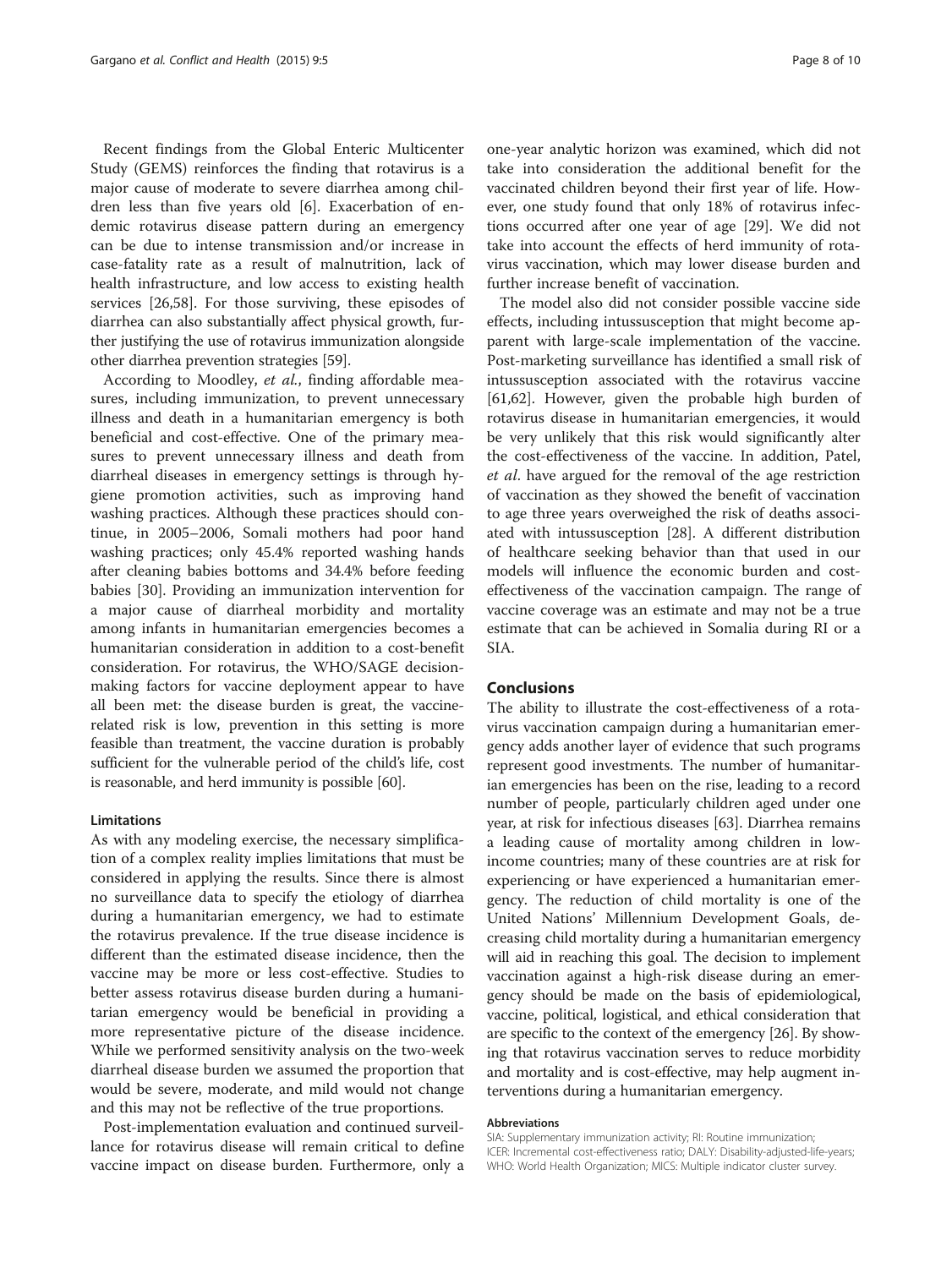#### <span id="page-8-0"></span>Competing interests

The authors declare that they have no competing interests.

#### Authors' contributions

LG contributed to the conception, design, acquisition, and analysis of data, and interpretation of data, and writing/revising the manuscript. JT contributed to the conception, design, interpretation of the data, and revising of the manuscript. UP contributed to the conception, design, interpretation of the data, and revising of the manuscript. SO contributed to the interpretation of the data and revising of the manuscript. SC contributed to the conception, design and analysis of the data, interpretation of data, and revising the manuscript. All authors approved the final manuscript for publication.

### Acknowledgements

We would like to thank Dr. Heather Papowitz at UNICEF for personal communication on operational costs of vaccination campaigns in Somalia. The findings and conclusions in this report are those of the authors and do not necessarily represent the official position of the Centers for Disease Control and Prevention.

#### Author details

<sup>1</sup>Center for Global Health, Centers for Disease Control and Prevention, 4770 Buford Highway, Atlanta, GA 30341, USA. <sup>2</sup>National Center for Immunization and Respiratory Diseases, Centers for Disease Control and Prevention, Atlanta, GA, USA. <sup>3</sup>Rollins School of Public Health, Emory University, Atlanta, GA, USA.

# Received: 11 June 2014 Accepted: 8 January 2015<br>Published online: 09 February 2015

#### References

- 1. Inter-Agency Standing Committee. [<http://www.humanitarianinfo.org/iasc/>]
- 2. A Year of Crises, Global Trends 2011. [<http://www.unhcr.org/4fd6f87f9.html>]
- 3. Reducing Measles Mortality in Emergencies. [[http://www.who.int/](http://www.who.int/immunization_delivery/adc/measles/measles_emergencies.pdf)
- [immunization\\_delivery/adc/measles/measles\\_emergencies.pdf\]](http://www.who.int/immunization_delivery/adc/measles/measles_emergencies.pdf) 4. World Health Organization. Manual for the Health Care of Children in Humanitarian Emergencies. In: Book Manual for the Health Care of Children in Humanitarian Emergencies. 2008. (Editor ed.^eds.). City.
- 5. Dennehy PH. Transmission of rotavirus and other enteric pathogens in the home. Pediatr Infect Dis J. 2000;19:S103-5.
- 6. Kotloff KL, Nataro JP, Blackwelder WC, Nasrin D, Farag TH, Panchalingam S, et al. Burden and aetiology of diarrhoeal disease in infants and young children in developing countries (the Global Enteric Multicenter Study, GEMS): a prospective, case–control study. Lancet. 2013;382:209–22.
- 7. Parashar UD, Hummelman EG, Bresee JS, Miller MA, Glass RI. Global illness and deaths caused by rotavirus disease in children. Emerg Infect Dis. 2003;9:565–72.
- 8. Tate JE, Burton AH, Boschi-Pinto C, Steele AD, Duque J, Parashar UD, et al. 2008 estimate of worldwide rotavirus-associated mortality in children younger than 5 years before the introduction of universal rotavirus vaccination programmes: a systematic review and meta-analysis. Lancet Infect Dis. 2012;12:136–41.
- 9. Simpson E, Wittet S, Bonilla J, Gamazina K, Cooley L, Winkler JL. Use of formative research in developing a knowledge translation approach to rotavirus vaccine introduction in developing countries. BMC Public Health. 2007;7:281.
- 10. Glass RI, Bresee JS, Turcios R, Fischer TK, Parashar UD, Steele AD. Rotavirus vaccines: targeting the developing world. J Infect Dis. 2005;192 Suppl 1:S160–6.
- 11. Ruiz-Palacios GM, Perez-Schael I, Velazquez FR, Abate H, Breuer T, Clemens SC, et al. Safety and efficacy of an attenuated vaccine against severe rotavirus gastroenteritis. N Engl J Med. 2006;354:11–22.
- 12. Vesikari T, Matson DO, Dennehy P, Van Damme P, Santosham M, Rodriguez Z, et al. Safety and efficacy of a pentavalent human-bovine (WC3) reassortant rotavirus vaccine. N Engl J Med. 2006;354:23–33.
- 13. Age of administration of rotavirus vaccines. [\[http://www.who.int/](http://www.who.int/vaccine_safety/committee/topics/rotavirus/rotarix_and_rotateq/7Aug_2009_age_administration/en/index.html) [vaccine\\_safety/committee/topics/rotavirus/rotarix\\_and\\_rotateq/](http://www.who.int/vaccine_safety/committee/topics/rotavirus/rotarix_and_rotateq/7Aug_2009_age_administration/en/index.html) [7Aug\\_2009\\_age\\_administration/en/index.html](http://www.who.int/vaccine_safety/committee/topics/rotavirus/rotarix_and_rotateq/7Aug_2009_age_administration/en/index.html)]
- 14. Country National Immunization Program (NIP) Introductions of Rotavirus Vaccine. [[http://sites.path.org/rotavirusvaccine/files/2014/01/Country-](http://sites.path.org/rotavirusvaccine/files/2014/01/Country-Introduction-Table_EN_2014-01-14_edit.pdf)[Introduction-Table\\_EN\\_2014-01-14\\_edit.pdf\]](http://sites.path.org/rotavirusvaccine/files/2014/01/Country-Introduction-Table_EN_2014-01-14_edit.pdf)
- 15. Giaquinto C, Dominiak-Felden G, Van Damme P, Myint TT, Maldonado YA, Spoulou V, et al. Summary of effectiveness and impact of rotavirus vaccination with the oral pentavalent rotavirus vaccine: a systematic review of the experience in industrialized countries. Hum Vaccin. 2011;7:734–48.
- 16. World Health Organization. Rotavirus vaccines, WHO position paper January 2013. Wkly Epidemiol Rec. 2013;5:49–64.
- 17. Menkhaus K. Governance without government in Somalia: spoilers, state building, and the politics of coping. Int Secur. 2006;31:74–106.
- 18. Dagne T. Somalia: prospects for a lasting peace. Mediterr Q. 2009;20:95–112.
- 19. World Development Indicators. [\[http://databank.worldbank.org/ddp/home.do](http://databank.worldbank.org/ddp/home.do)]
- 20. Vijayaraghavan M, Wallace A, Mirza IR, Kamadjeu R, Nandy R, Durry E, et. al. Economic Evaluation of a Child Health Days Strategy to Deliver Multiple Maternal and Child Health Interventions in Somalia. J Infect Dis. 2012;205 Suppl 1:S134-40.
- 21. Somalia: WHO and UNICEF estimates of immunization coverage, 1997–2009. [[http://www.childinfo.org/files/Somalia\\_1997-2009\\_updated.pdf\]](http://www.childinfo.org/files/Somalia_1997-2009_updated.pdf)
- 22. Somalia: WHO and UNICEF estimates of immunization coverage: 2013 revision. [[http://www.childinfo.org/files/somalia\\_rev\\_13\\_FINAL.pdf\]](http://www.childinfo.org/files/somalia_rev_13_FINAL.pdf)
- 23. UNICEF sends in health experts to prevent cholera epidemic in Somalia. [[http://www.unicef.org/infobycountry/somalia\\_59971.html](http://www.unicef.org/infobycountry/somalia_59971.html)]
- 24. Centers for Disease Control and Prevention. Poliomyelitis outbreak in Somalia and Kenya, 2013. Releve epidemiologique hebdomadaire / Section d'hygiene du Secretariat de la Societe des Nations = Weekly epidemiological record / Health Section of the Secretariat of the League of Nations. 2013;88:349–55.
- 25. Kim SY, Sweet S, Slichter D, Goldie SJ. Health and economic impact of rotavirus vaccination in GAVI-eligible countries. BMC Public Health. 2010;10:253.
- 26. World Health Organization, SAGE: SAGE working group on vaccination in humanitarian emergencies. In Book SAGE working group on vaccination in humanitarian emergencies (Editor ed.^eds.). City: World Health Organization; 2012.
- 27. Country hub: Somalia. [<http://www.gavialliance.org/country/somalia/>]
- 28. Patel MM, Clark AD, Sanderson CF, Tate J, Parashar UD. Removing the age restrictions for rotavirus vaccination: a benefit-risk modeling analysis. PLoS Med. 2012;9:e1001330.
- 29. Cunliffe NA, Gondwe JS, Kirkwood CD, Graham SM, Nhlane NM, Thindwa BD, et al. Effect of concomitant HIV infection on presentation and outcome of rotavirus gastroenteritis in Malawian children. Lancet. 2001;358:550–5.
- 30. Multiple Indicator Cluster Survey (MICS) 3. [\[http://www.childinfo.org/](http://www.childinfo.org/mics3_surveys.html) [mics3\\_surveys.html\]](http://www.childinfo.org/mics3_surveys.html)
- 31. Lamberti LM, Fischer Walker CL, Black RE. Systematic review of diarrhea duration and severity in children and adults in low- and middle-income countries. BMC Public Health. 2012;12:276.
- 32. Berry SA, Johns B, Shih C, Berry AA, Walker DG. The cost-effectiveness of rotavirus vaccination in Malawi. J Infect Dis. 2010;202(Suppl):S108–15.
- 33. Tate JE, Kisakye A, Mugyenyi P, Kizza D, Odiit A, Braka F. Projected health benefits and costs of pneumococcal and rotavirus vaccination in Uganda. Vaccine. 2011;29:3329–34.
- 34. Centers for Disease Control and Prevention. Nationwide measles vaccination campaign for children aged 6 months-12 years–Afghanistan, 2002. MMWR Morb Mortal Wkly Rep. 2003;52:363–6.
- 35. Centers for Disease Control and Prevention. Emergency measles control activities–Darfur, Sudan, 2004. MMWR Morb Mortal Wkly Rep. 2004;53:897–9.
- 36. Grais RF, Strebel P, Mala P, Watson J, Nandy R, Gayer M. Measles vaccination in humanitarian emergencies: a review of recent practice. Conflict Health. 2011;5:21.
- 37. United Nations High Commissoner for Refugees. Nutrition Surveys Dadaab Refugee Camps, August/September 2011. In: Book Nutrition Surveys Dadaab Refugee Camps, August/September. 2011. (Editor ed.^eds.). City.
- 38. Global Immunization Data. [[http://www.who.int/immunization\\_monitoring/](http://www.who.int/immunization_monitoring/Global_Immunization_Data.pdf) [Global\\_Immunization\\_Data.pdf](http://www.who.int/immunization_monitoring/Global_Immunization_Data.pdf)]
- 39. Abbott C, Tiede B, Armah G, Mahmoud A. Evaluation of cost-effectiveness of live oral pentavalent reassortant rotavirus vaccine introduction in Ghana. Vaccine. 2012;30:2582–7.
- 40. Introduction of rotavirus vaccine with support from the GAVI Alliance: information to assist the national decision-making and application process. [[http://sites.path.org/rotavirusvaccine/files/2014/01/Country-Introduction-](http://sites.path.org/rotavirusvaccine/files/2014/01/Country-Introduction-Table_EN_2014-01-14_edit.pdf)[Table\\_EN\\_2014-01-14\\_edit.pdf](http://sites.path.org/rotavirusvaccine/files/2014/01/Country-Introduction-Table_EN_2014-01-14_edit.pdf)]
- 41. CHOsing Interventions that are Cost Effective (WHO-CHOICE). [[http://www.](http://www.who.int/choice/en/) [who.int/choice/en/](http://www.who.int/choice/en/)]